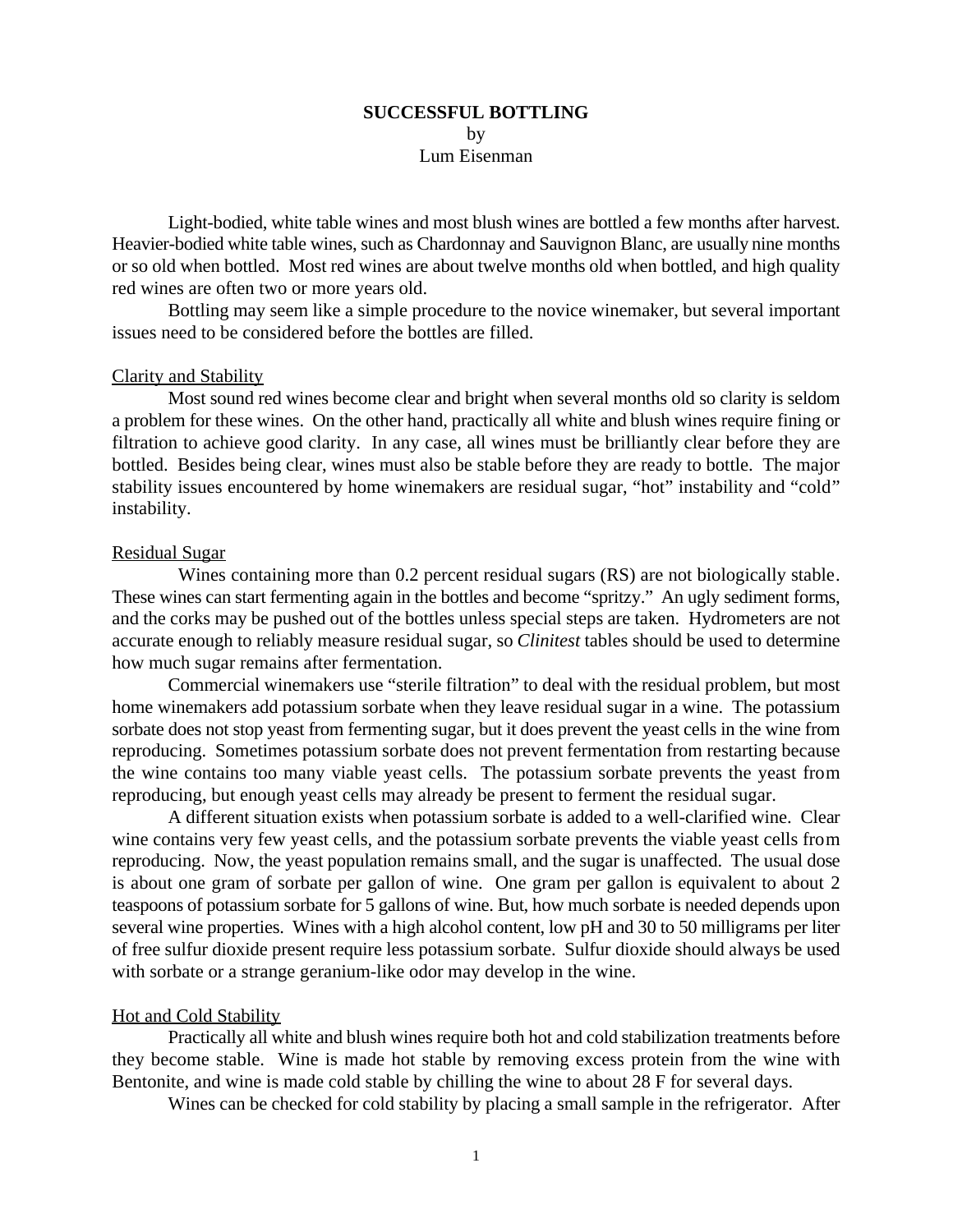48 hours, the wine sample is removed from the refrigerator and set aside for several hours. When the sample reaches room temperature, the wine is carefully examined for cloudiness or tartrate deposits.

 Wines can be checked for hot stability by holding a small wine sample at 120 degrees. After 48 hours at 120 degrees, the wine is allowed to stand at room temperature for several hours. The wine is then inspected for protein haze or sediment.

Most commercial wineries test their red wines to be sure they are cold stable. But, the tartrate

crystals are harder to see in red wines, so most home winemakers do not bother with cold stabilizing their red wines.

#### Free Sulfur Dioxide

The free sulfur dioxide  $(SO<sub>2</sub>)$  in the wine and the pH should be measured a few days before bottling. The sulfur dioxide content should then be raised to 0.8 milligrams of **molecular** sulfur dioxide per liter of wine. Molecular  $SO<sub>2</sub>$  depends on wine pH as shown in Figure 1. Note that large amounts of free  $SO<sub>2</sub>$  are needed when the pH exceeds 3.8, so many winemakers use 0.5 mg/l of molecular  $SO<sub>2</sub>$  in their high pH red wines.

The proper level of  $SO<sub>2</sub>$  is important, and bottling any wine with less than 0.5 milligrams of molecular sulfur dioxide per liter often results in a short-lived product.

## Filling the Bottles



**Figure 1. The free SO2 required to produce 0.8 (upper** Bottles stored for extended times curve) and 0.5 mg/l (lower curve) as a function of wine pH. should be rinsed before filling. Some home

winemakers turn up the hot water heater a couple of hours before starting to bottle wine. Then previously washed, clean, used bottles can be rinsed with very hot water (180 F) just before they are filled as shown in Figure 2.

Other home winemakers prefer to rinse previously cleaned bottles with a sulfur dioxide solution. The solution is made by mixing 1/4 tsp. of sulfite powder and ½ tsp. of citric acid in 750 ml of clean, cold water. This sulfite solution is very strong so the bottles must be drained **completely** before they are filled.

Wine is always exposed to air when the bottles are filled, so some type of bottle filler should be used to minimize wine oxidation. Most home winemakers use a hose fitted with a plastic, wandtype bottle filler to fill their bottles. These fillers consist of a small valve on the end of a rigid plastic tube. The plastic tube is placed in the empty bottle and the valve opens when it contacts the bottom of the bottle. Wine begins to flow when the valve opens, and the bottle is filled from the bottom. Little splashing occurs when filling is done slowly, and wine oxidation is held to a minimum.

 Small, two and three-spout gravity type bottle fillers can be purchased for about one hundred dollars, and these fillers are very convenient when several cases of wine are bottled at once. Gravity fillers consist of a small tank, a float valve assembly to keep the wine in the tank at a constant level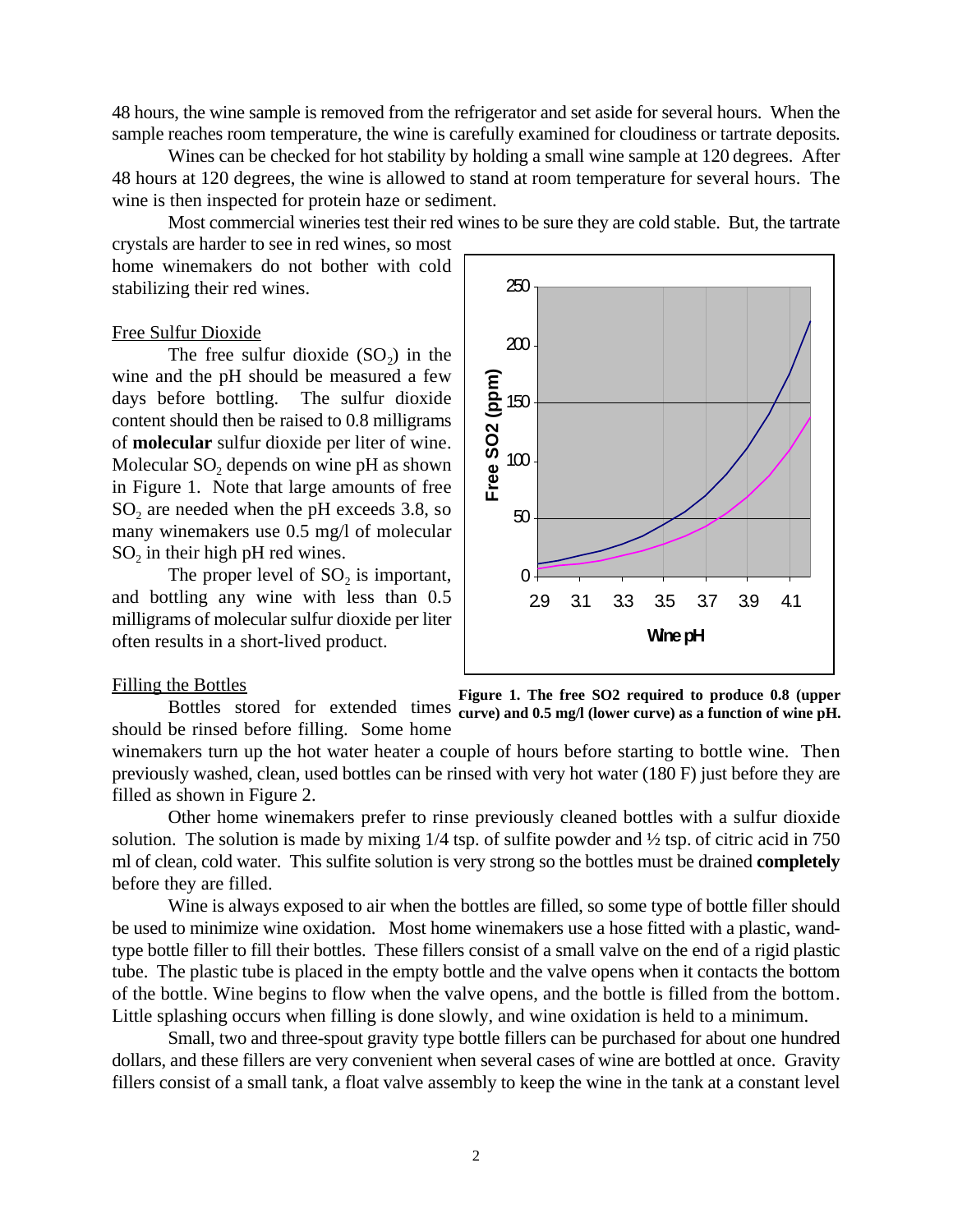and the filler spouts. The filler tank is kept full by siphoning or with a small pump.

Operation of gravity type bottle fillers is quite simple. The operator places an empty bottle on an empty spout, and the machine starts filling the new bottle. Filling continues unattended while the operator removes other full bottles and places empty bottles on those spouts. When new bottles become full, the machine automatically stops filling. Once the filler is adjusted properly, all of the bottles will be filled to the same uniform level. Little spillage occurs, and if the operator is careful, the outside surfaces of the bottles remain clean and dry. Most gravity bottle fillers can fill two bottles per minute for each spout and one person is kept busy changing the bottles. See Figure 3.



Most wand-type bottle fillers and some Figure 2. A bottle being washed with hot water prior to gravity fillers leave too much air space in the filling. bottles. Bottles should be filled so there is less

than 1/4-inch space between the top of the wine and the bottom of the cork.

Some winemakers prefer to fill and then cork one bottle at a time. Others prefer to fill several bottles and then cork the lot. Either method works well, but leaving bottles full of wine open for long periods is not good practice.

## **Corking**

Standard wine corks are sold in sealed polyethylene bags containing one thousand corks. The corks are sterilized with sulfur dioxide gas and the water content of the corks is carefully adjusted just before packaging. Corks taken from a sealed bag are sterile, soft and resilient, and dry corks can be driven easily with a floor" type corker.

Most small hand type corking machines cannot adequately compress hard, dry corks. Here, the normal procedure is to soak the hard corks in cold water until they become soft enough to drive with the corker available. A pinch of sulfite can be added to the water to help



**Figure 3. 1.5 liter bottles being filled on a small, two-spout gravity bottle filler.**.

sterilize the corks as they are soaking. Wet corks may leave "cork water" when the corks are driven into the bottle. Excessive cork water is undesirable. It can be easily avoided by soaking the corks for a few hours and then draining them overnight.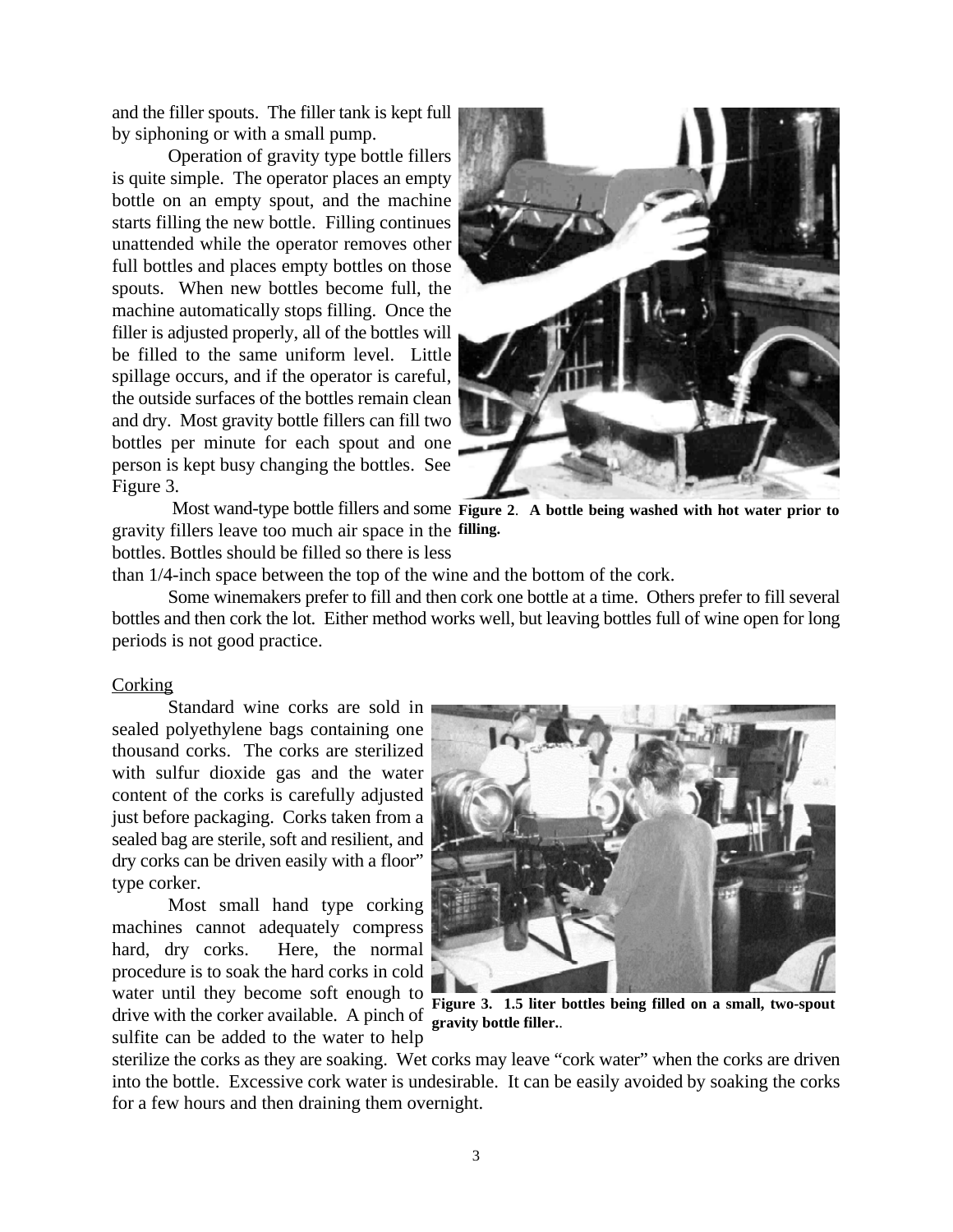Corks can be quickly softened (and probably sterilized as well) in a microwave oven. But, corks burn easily, so practice on a few old corks. First the corks are rinsed in clean, cold water. Then the wet corks are sealed in a plastic zip-lock storage bag, and the sealed bag is then placed in a microwave oven. Some experimentation with the time and power settings of the microwave oven will probably be needed.

Corking machines should be adjusted so the top of the cork is set just below the lip of the bottle. Spilled wine should be removed from the outside surface of the bottles when the corking operation is completed. Wine left on the bottles makes labels difficult to apply, and mold often grows on the spilled wine.

## Labels

Producing custom wine labels with a home computer is easy, and professional looking labels can be produced if a color printer is available. Layout 4, 6 or 8 labels on standard 8.5 X 11-inch paper. If the layout is done carefully, the labels will be easy to cut out with a paper cutter. Some types of glue have a tendency to wrinkle light weight papers, so labels are best printed on medium or heavy weight paper.

 Labels can be applied when the bottles are clean and dry, and a "glue stick" is convenient for labeling few bottles. Some home winemakers use an inexpensive, 1-inch brush to apply "*Elmers*" glue to labels. The following procedure works well for labeling a few dozen bottles by hand. Cut a piece of cardboard a little smaller than the label. Place the label face down on the cardboard and apply the glue with the brush. Apply the glued label to the bottle and quickly smooth out any wrinkles. Try to place the label in the proper position the first time to avoid smearing the bottle with wet glue.

When labeling "short runs," commercial wineries use a label paster to apply glue to the back

surface of plain paper labels. Home winemakers that produce large amounts of wine each year also rely on these machines to apply just the right amount of glue. These little machines are easy to use, and they save a great deal of time when labeling large numbers of bottles. But unfortunately, even small label pasting machines are rather expensive. New machines cost \$600 or \$700, and second hand machines are almost impossible to find. Figure 4 shows an old, but functional label paster in operation.

A few extra labels should be made when pasted on the ends of the cartons to identify the



the labels are printed. The extra labels are **Figure 4.** Label pasters, like the one on the left, apply glue **to plain paper labels quickly and easily.**

contents, and the labels give the "case goods" a nice, professional look.

## **Capsules**

Plastic capsules are inexpensive, and they provide an attractive, finished look to bottled wine. "Push-on" type capsules are made of heavy weight, plastic material, and many home winemakers prefer this type of capsule because they are easy to apply. The capsule is simply pushed onto the neck of the bottle by hand.